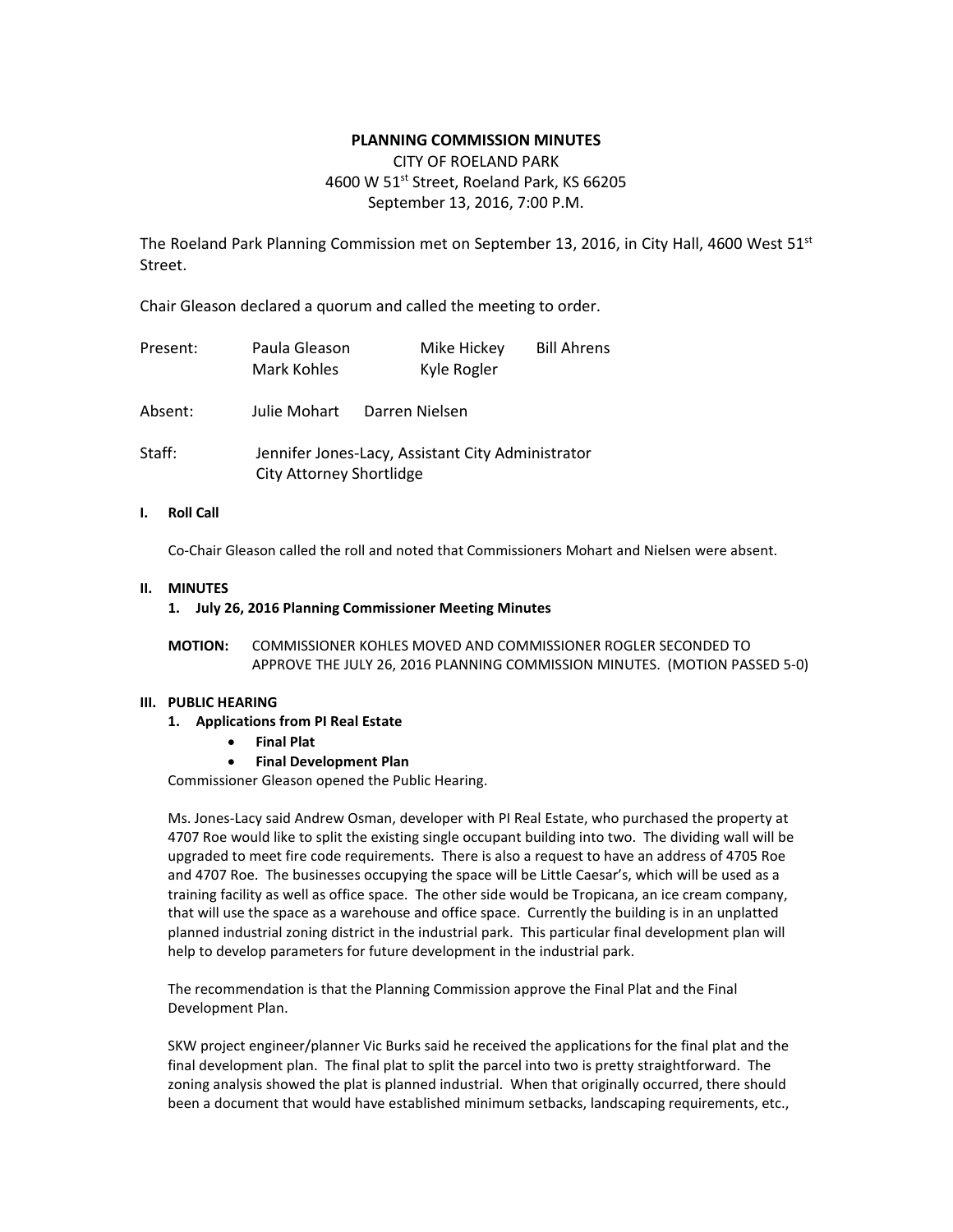and that document could not be located. SKW's recommendation to City staff is it is important to identify something for this lot that would be able to be referenced in the future should something happened to it where the building couldn't be enlarged. There was also some question when the platting came through with Roe as to the right-of-way and an access easement. When the right-ofway was depicted on the plat, it became evident there were some private improvements that were located within the City right-of-way. With the development plan the idea is to get all the factors identified, described and then establish who is responsible for what and also for the City to know its obligations.

SKW's recommendation would be to go ahead and approve the project because it is an existing structure and the zoning is present, but also with the stipulations stated.

Ms. Jones-Lacy noted the plat would be approved by the Planning Commission and there is no need to donate any easements.

City Attorney Shortlidge said the plat would need to go before City Council as there is reference to easements. They do not need to approve the plat itself, just accept the easement language.

- **MOTION:** COMMISSIONER KOHLES MOVED AND COMMISSIONER ROGLER SECONDED TO APPROVE THE FINAL PLAT FOR THE PROPERTY AT 4707 ROE. (MOTION PASSED 5-0)
- **MOTION:** COMMISSIONER AHRENS MOVED AND COMMISSIONER ROGLER SECONDED TO ACCEPT THE FINAL DEVELOPMENT PLAN FOR 4707 ROE. (MOTION PASSED 5-0)

Andrew Osman wanted to go on the record thanking staff for a fabulous time being able to work with them. He added that the two businesses, Tropicana Ice Cream and Little Caesar's Pizza specifically picked Roeland Park as their site for a number of different reasons - access, community, employment. When the previous tenant left, both businesses moved in immediately and they are very excited to be part of the Roeland Park community. The businesses will be opening in the next couple months and truly appreciate that the Council and Planning Commission could adopt the plat changes.

Commissioner Gleason closed the Public Hearing following the vote.

- **2. Applications from Commerce Bank and Embree Hospital for the Northwest Corner of Johnson Drive and Roe Boulevard.** 
	- **Rezone from Mixed Use Development (MXD) to a new MXD District**
	- **Final Development Plan**
	- **Final Plat**

Commissioner Gleason opened the Public Hearing

Ms. Jones-Lacy said the Commerce Bank property is currently zoned MXD. It was re-zoned in 2012 from single family to MXD, a designation that does allow uses that are in the planned restricted business district, but does not currently any use in CP-2. Hospitals are listed in CP-2. When the original ordinance was approved, the consideration of this type of facility was not considered as it is a new concept.

The proposal is to allow this hospital facility within the MXD zoning with the following stipulations:

- The facility should be no larger than 20,000 square feet.
- The hospital would remain a Level 4 to Level 5 trauma unit.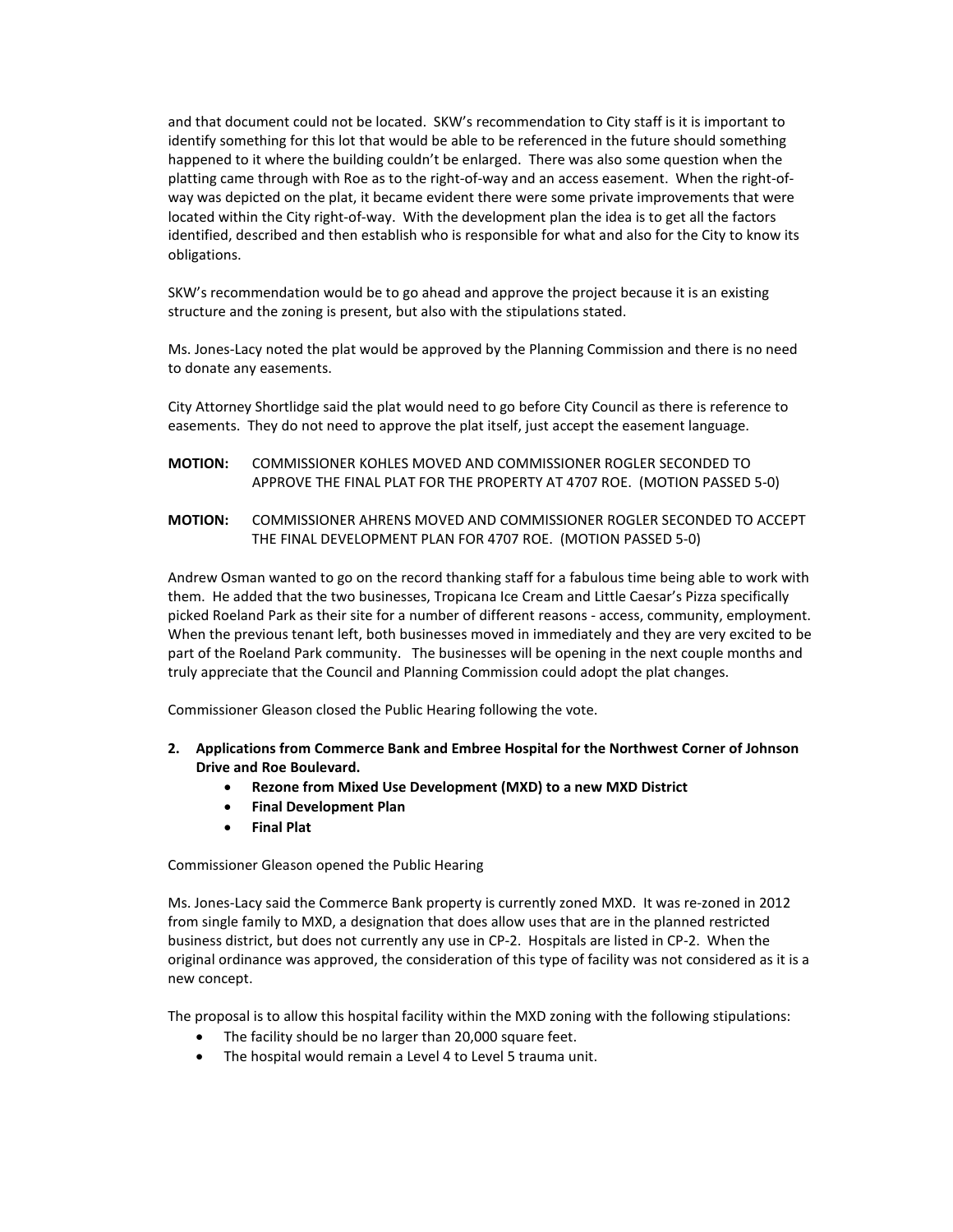- The southeast corner is to be maintained for the one percent art requirement with the developers working with the City's Art Commission to integrate a sense of Roeland Park as the site is a gateway into the community.
- The signage is to be limited to the facades of the building on three sides with no monument sign so as not to compete with art installation.
- Noise levels will not exceed 60 decibels at the property line.
- Any revisions to the preliminary or final development plan which constitute substantial or significant changes to the approved plan, as defined term in the zoning ordinance, shall be subject to approval by the City Council.

City Attorney Shortlidge said when the property was re-zoned in 2012, the City Council specifically required that any final development plans come to the City Council for approval, which is normally not the case.

The bank and hospital have both submitted a preliminary and final plan which was contained in the packet provided to the Planning Commission. After review by staff it was determined that they meet or exceed city requirements.

Staff has also recommended that the landscape plan calls for a lot of native grasses, which are good for environmental purposes and helping with stormwater, but they also requested to see more diversity or color integrated into the plantings. They met with developers who have submitted a revised plan that included some of those elements.

The native grasses to be planted at the back of the property are needed to meet MARC best development practices. It is recommend to seed the sloped area, so there may be erosion issues, but the developer will do erosion control if needed at the time of the planting.

The photos of the brick color of the hospital are shown in two different shades of the development plan. Staff recommends the darker red brick color. This was clarified to be shade variations in the photographs, but will be the darker brick color.

The developers also met with the Redevelopment Committee on July 19<sup>th</sup> who also made several recommendations.

- Evaluate raising the tower, which they have agreed to do.
- Provide line of sight drawings in regards to the roof equipment. This has been done.
- Provide greater detail on the corner element for the one percent for art, which they will evaluate and provide greater detail in the future.

City Administrator Moody asked them to consider integrating the materials for the bank and the hospital and reemphasized that this is the gateway to the City, so they want to make sure that it is well designed and well received.

Ms. Jones-Lacy said the plat is fairly straightforward and would recommend it be approved as presented.

Aaron March, attorney with White Goss law firm on behalf of Commerce Bank, introduced Brent Hall, representative of Commerce Bank; Steven Kirkpatrick, Embree Asset Group, who has the western portion of the property under contract to purchase for the construction of the hospital; Matt Masilionis and Austin Herndon from RMTA Architects; and David Eickman and Seth Reece from Olsson and Associates to discuss the enhanced and modified landscaping plan discussed with staff.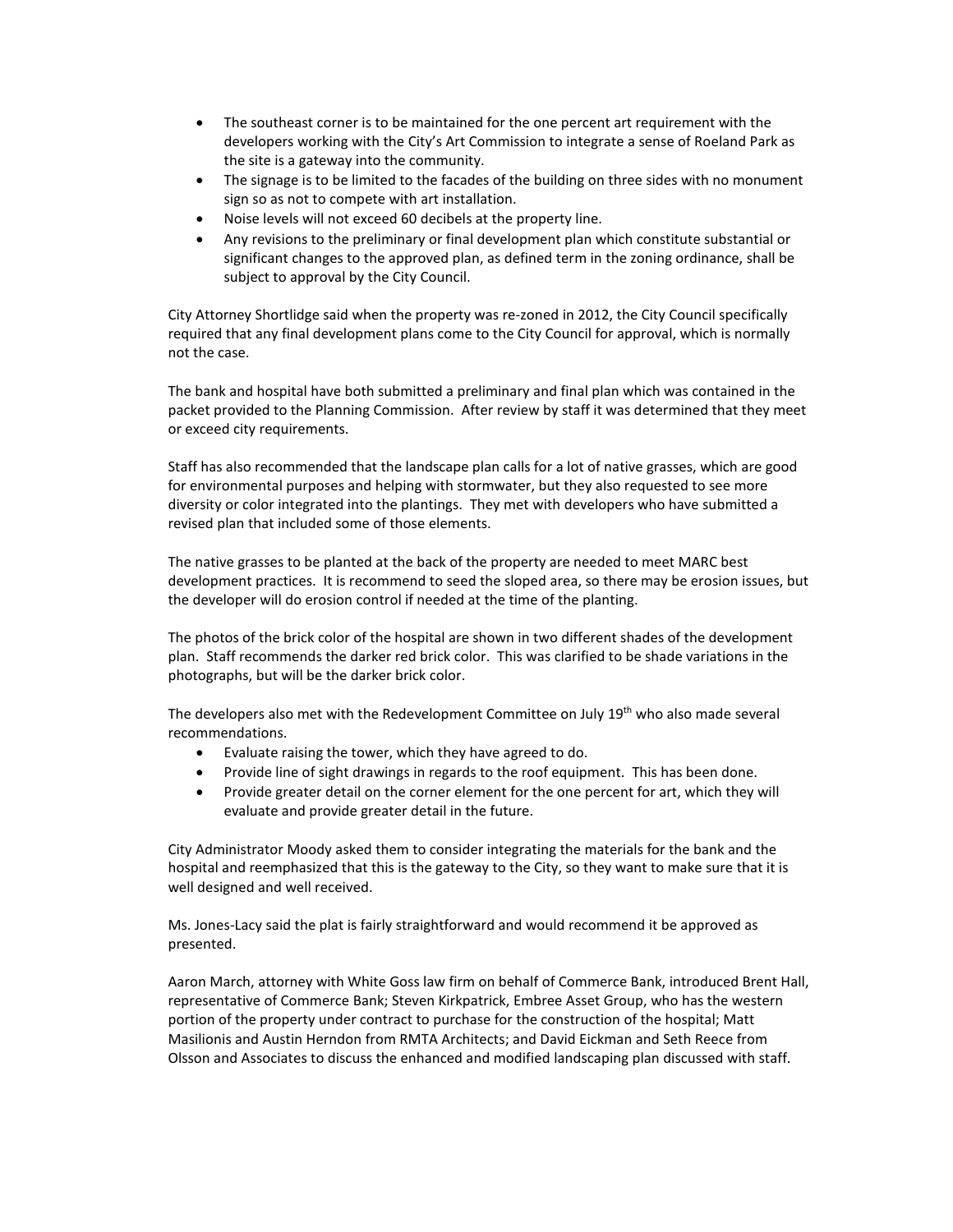Mr. March said that he truly enjoys working with the City of Roeland Park and thanked staff for scheduling meetings and providing direction to limit the issues that there may be to substantive factual questions as opposed to any misconceived perceptions. He also thanked the neighbors that came out to the neighborhood meeting, adding that they sent out personal letters inviting anyone in the neighborhood to show up and hear about the project along with the statutory notice.

Mr. March showed a PowerPoint presentation in support of the request to modify the lot to allow for the small hospital, the bank and parking.

Mr. Masilionis, project architect for the bank, said that everyone should know that the entrance drives from Roe and Johnson Drive have not changed, but the changes are within the site. He said that as banking needs have changed bank sites do not need to be as large, which helps to create a more sustainable neighborhood provision that the MXD is asking for.

Steven Kirkpatrick with the Embree Asset Group spoke to the functions of hospital. It will be classified as a Level 4 trauma hospital where they will treat what they can treat, and if it cannot be handled at their facility, they will stabilize the patient and transfer to another facility that offers a higher level of care. The hospital has two core functions. There will be an in-patient nursing side with eight beds. Nursing will be available for vital sign monitoring, perhaps end of life hospice care, treatment of infections, pain and toxicity. There will also be an emergency department. No outpatient services will be provided at the hospital. It will be a 24-hour/365-day facility. They will have some support services, one of which is a dietary service as they do provide meals, but none of that is prepared onsite. It is contracted out and brought in as needed and will stored in a warming kitchen or refrigerator until it's time to be served. They also will have an imaging department with a CT and x-ray machines, however, there will be no out-patient services for those.

The main material focus for the building will be of brick and stone, red and gray colors of brick. They do prefer the darker, reddish-brown color of brick. Mr. Embree provided views of the site looking out and line of site views from surrounding areas of the building. He added that all of the rooftop units will be screened on all four sides of mechanical equipment.

Seth Reece addressed the landscaping planned for the site which will include native grasses and plantings that are proposed and showed the revised renderings of the landscape plan submitted. The idea is to create a layered effect going to the site. Layered plantings will include Prairie Dropseed, followed by feathered reed grass. In front of the grasses Knock Out roses and some barberry plants will be added to create some accents to the textures and the colors of the native grass to complement those.

Mr. Reece said there were some concerns expressed about the native grasses on the west side of the property. He said they are actually required to meet the mandated BMP requirements as outlined in the MARC manual as well as helping to reduce irrigation requirements and being responsible with the landscape. The goal with the landscape is to filter the water before it goes into the storm system. Switchgrass will be on the west boundary. Karl Foerster feathered reed grass will be at the southeast corner with the Prairie Dropseed.

Mr. March spoke to the Planning Commission recommendations in the staff report.

There is agreement with the recommendation not to exceed 20,000 square feet and they will not seek a license in excess of Trauma 4 or 5. They will not exceed 60 decibels at the property line.

He believes they have met the condition of staff as it relates to improving the landscaping, modifying the landscape to create some varieties, some warmth, some color and will continue to work with staff to achieve that objective.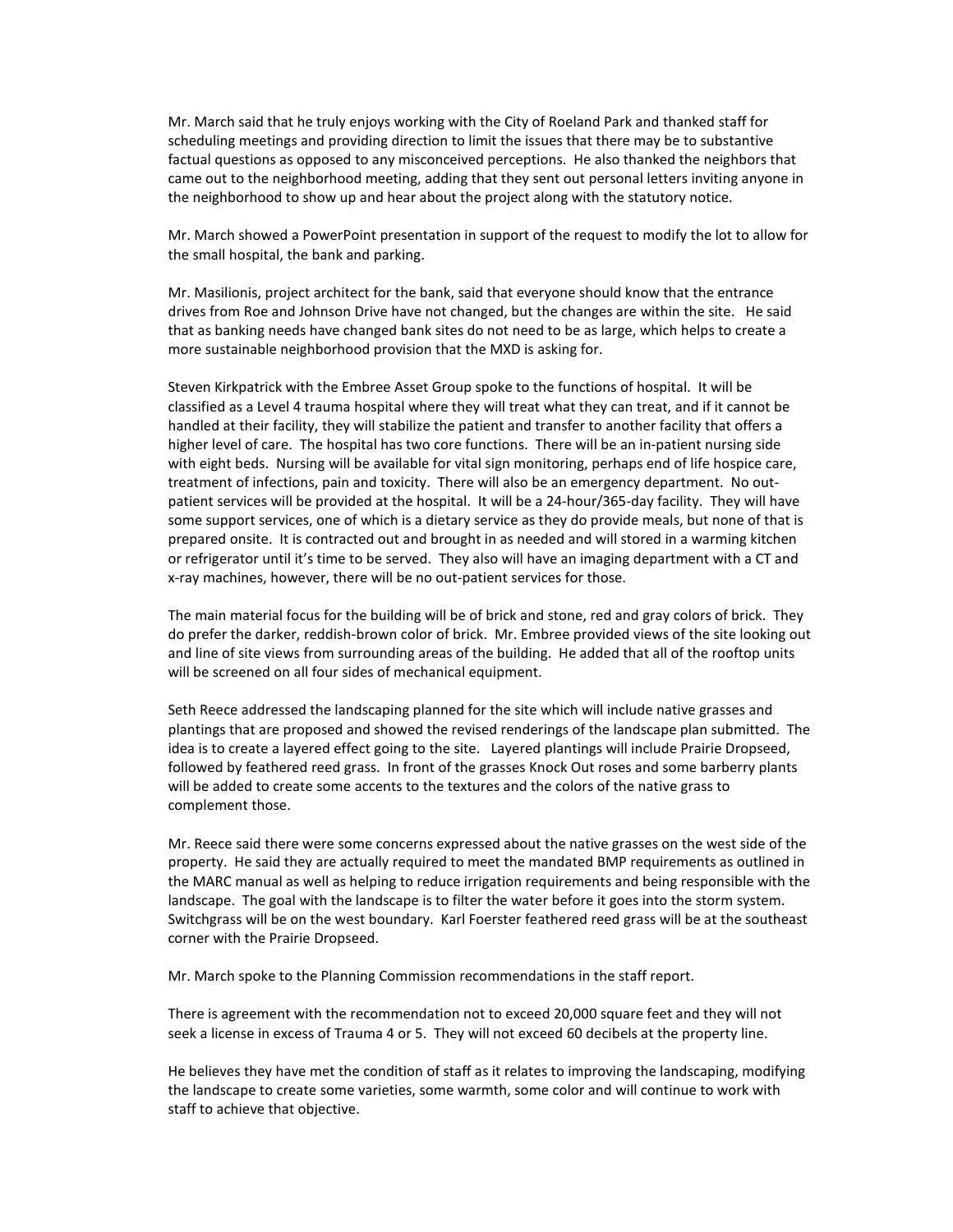One area they would like to discuss is the limitation of the signage to preclude the option for a monument sign. They feel it is important especially in an emergency where someone might miss the entrance. The sign would predominately serve people coming from the east to the west into the site. If going east on Johnson Drive, there is no place to make a left turn into the site. A sign at the entrance identifying the hospital would keep someone from having to double back. He felt that giving up one of the three wall signs for a monument sign and a sign possibly on Roe that would integrates the design components of the entryway-gateway feature would be appropriate. He requested that any monument sign on the site incorporate the design aesthetic of the gateway and be subject to review and input by the Roeland Park Art Commission. This is the only point in the staff report that they would ask to be modified in the report.

Mr. March said they look forward to bringing two new neighbors to the community of Roeland Park, a new Commerce Bank and a new small hospital.

#### *Public Comment:*

**Tyler Norris** (5711 Cedar Street) Mr. Norris had questions pertaining to the retaining wall on the north and west side of the property, its construction materials and height.

David Eickman, Olsson Associates, said the retaining wall is about 8' at the highest point. It will be constructed with similar materials used in small modular types of wall, similar color to what the building is using. The retaining wall will not be viewed from the neighbors to the west as it will retain the building to the east.

City Administrator Moody added that where the height of the wall exceeds 42 inches, there will need to be a fall protection or fence incorporated into it. Additional detail plans will have to be submitted and approved and that will be a part of that submittal.

**Jane Dermyer** (5708 Cedar) Ms. Dermyer questioned the need for a hospital when KU Med and Shawnee Mission Medical Center are close by. She also asked about noise from sirens, bright lights, if water will be allowed to collect behind property possibly causing flooding and mosquitos. She also inquired as to the amount of traffic at the site. She wanted to know if the developer cares about Roeland Park and who would oversee the landscaping ongoing.

Steven Kirkpatrick, Embree Asset Group said he does not anticipate ambulances coming to the facility to drop off patients. In a situation where an ambulance is required, they are already exceeding the services that this hospital will provide. They will be a part of the Emergency Management System who will know the capabilities of the hospital. If a patient is stabilized at hospital and needs to be transferred there will be no need for lights and sirens. He feels this will be a very quiet neighbor just because of the types of services provided. With regard to water, the lot is designed for bio-retention and stormwater quality, but is not designed to collect water and there is no retention pond on the site. Water will be filtered through the landscaping then sent downstream.

Mr. Kirkpatrick feels that a hospital such as this fills a need between urgent care and a major emergency room. Urgent care clinics close and have limited hours, then a person decides to an emergency room unless they decide to wait. They are trying to fill a niche of not having to wait at major hospital waiting room by taking out the less severe cases and treating more minor emergencies in a much shorter fashion. They do not anticipate serving a large area, but would be a community hospital for Roeland Park and surrounding communities. There is a large gap between urgent care and severe trauma and they are filling that gap.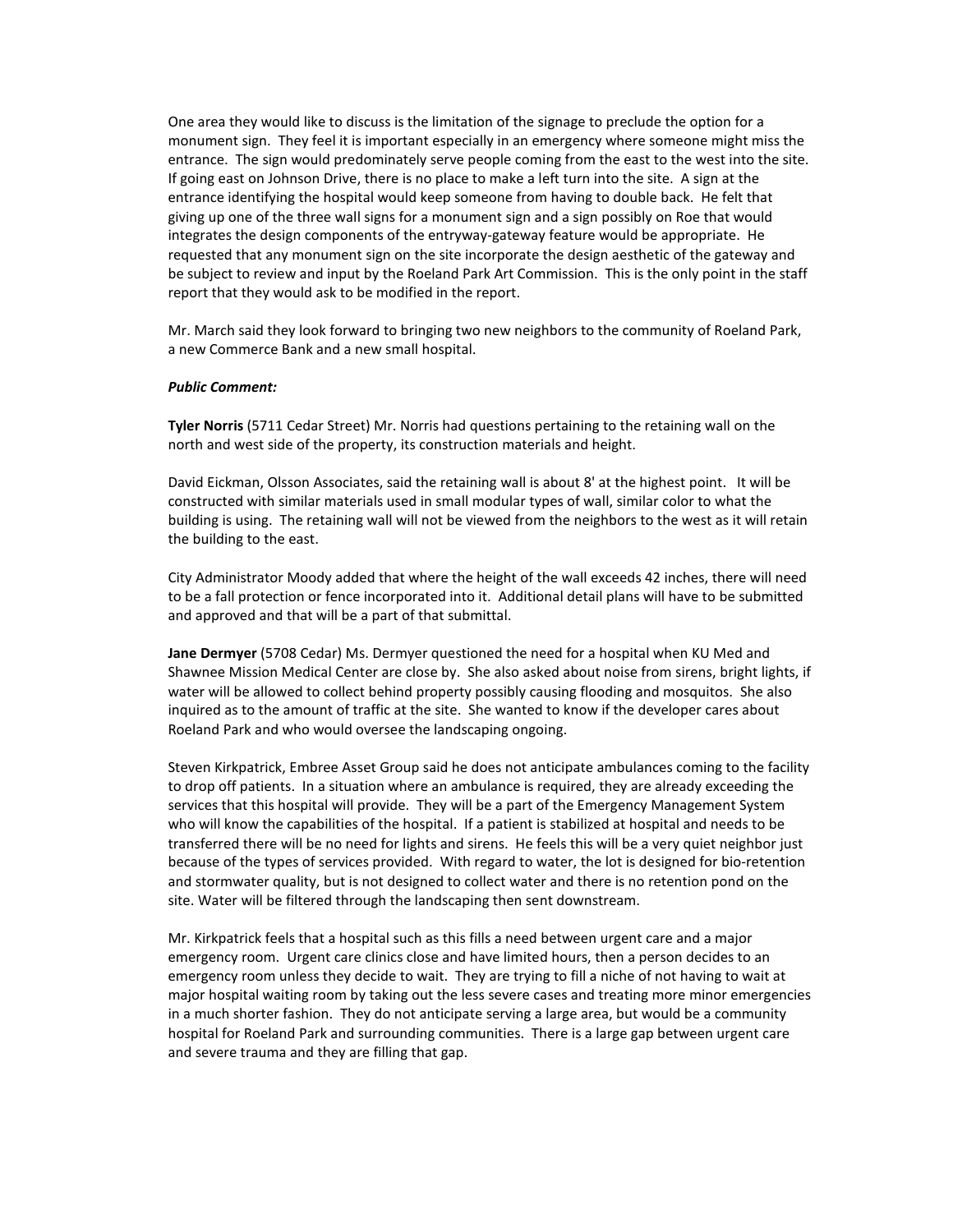City Administrator Moody said it was mentioned that they anticipate partnering with a local health service provider in the operation of the facility. Mr. Kirkpatrick added that this hospital is being developed for a local healthcare provider that is committed to the community.

City Administrator Moody asked if they have other sites approved in the Kansas City market. Mr. Kirkpatrick said they have been through the entitlement process. They have an application approved in Leawood and they're through the final plan and it is now in permitting. There are others in the process, notably in Overland Park.

Mr. Kirkpatrick spoke to the upkeep of the landscape. There is a reciprocal easement with the bank and added that they are in this project together and relying on one another and are working together.

City Administrator Moody said the plat does have covenants and restrictions that provide for the cooperative care of the common areas.

**Susie Sundberg** (5705 Cedar) Ms. Sundberg has lived in Roeland Park for 28 years and is distressed about the proposal. She questioned why all Roeland Parkers were not invited to give input. She also expressed concern about the intersection at Johnson Drive and Roe and the addition of two more facilities will cause even more congestion. She felt the new development would lower property values.

**Deb Settle** (5715 Cedar) Ms. Settle said she has enjoyed living in Roeland Park. She asked how many of these hospitals exist, how they have done, how long they have been there, and have they been opened and since closed. She also would like to see a higher retaining wall to block out the mechanics on top of the building. She expressed a concern with regards to privacy and the possibility of people walking in her yard. She also expressed concerns on the lighting and asked the developer to keep the lights in mind. She asked for clarification on 60 decibels of sound and expressed concern about water on the property. She also inquired about the adjacent property held in trust and what the plans are for that.

**Unidentified Speaker**. She said she was a speech pathologist and 60 decibels is conversational speech.

Mr. Kirkpatrick said on the west side of the building there are no proposed sidewalks, so there is no reason for anyone back there and they would be on the low side of a wall. There is really no easy way or incentive for them to wander out. They designed the property to dis-incentivize people from walking around the back. With regards to lighting, they will meet all of the City requirements and take into consideration residential neighbors and will do anything they can do to cut off the light. There is a photometric plan included that does touch on the light levels at the property line. Mr. Kirkpatrick added that this facility addresses the changing nature of healthcare and provides a much higher level of care than what you would normally see in an emergency room.

John Honiotes, civil engineer and project manager with SKW, addressed the stormwater concerns. He said the development team has addressed city requirements with respect to stormwater runoff and also the quality and quantity of treatment of approximately 90 percent of all rain events. The soil mixture to be used promotes percolation of the soil and beneath that is a trench and pipe that's carrying water and providing filtration. It's a natural-looking feature for water quality treatment and also supplements the landscape features.

City Administrator Moody said there was a traffic study that was reviewed and updated to reflect the impact of these two sites. A traffic engineer from SKW reviewed what was presented and there was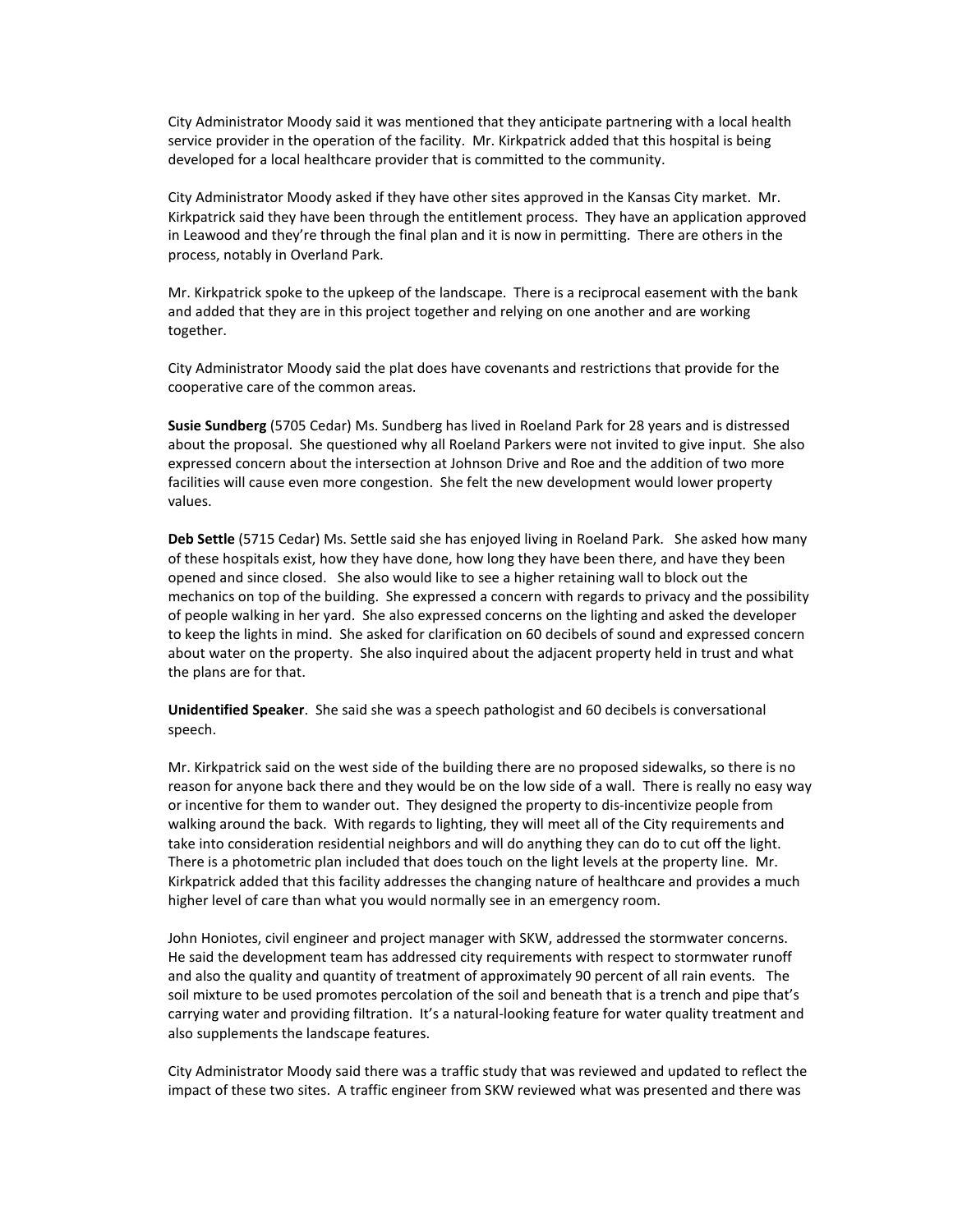no warrant for any additional lanes or any changes to the design of the traffic system that serves this area.

**WANDA RYAN** (4800 Johnson Drive) Ms. Ryan said she still had concerns with where the entrance/exits were to the property and the distance of the building to the street.

City Administrator Moody added that the entrances were designed to minimally impact traffic, and when traveling east on Johnson Drive you would not be able to turn into the facility.

David Eickman said the distance from the building to the property line is about 42 feet, and another 55 feet of the property is to the west.

John Honiotes said the sanitary sewer will be connected to a line on the east side of Roe. They will be connecting to the stormwater system on Johnson Drive and one on Roe. All of drainage studies show that the capacity is there for what is needed for this site.

**TOM MADIGAN** (5316 W. 49th Terr.) Mr. Madigan said he has lived in Roeland Park for 31 years. He received a call from NotifyJoCo with regard to the meeting tonight and recommended everyone sign up for the service. He also said he supports the hospital for Roeland Park. He understands the neighbors' concerns and that they need to be addressed. He also said the intersection is confusing, but it is actually in the city of Mission and not Roeland Park.

TERESA KELLY (4200 W. 54<sup>th</sup> Terr.) Ms. Kelly poke to the lighting at the site and wanted to make sure it was not intrusive in any way to anyone living around the site. She also requested business statistics for the hospital and that if they are doing a business model, then that information should be available to the people who request it. She said she was glad to see the bio-retention being built in. She added the City has a very active Sustainability Committee and is very pro-environmental stormwater management. She expressed concern that this type of hospital is not a passing fad or that they will be popping up all around close together.

Mr. Embree said they will work to make sure lighting does not shine past their development. He said the statistics they have provided will be that an ambulance runs once or twice a month, and they anticipate 30-35 patients over a 24-hour period, which is considered light traffic.

City Administrator Moody said in mixed use zoning the development plan that gets approved establishes the side yard setback, which becomes the 40 feet that they have between the west property line and the west face of the building. It shall not be less than the side yard setback of the single family residential district, which is five feet.

Commissioner Gleason closed the Public Comment portion of the hearing.

Commissioner Ahrens asked if Mr. Embree will operate the facilities. Mr. Embree said they are just the developer and do not operate the facility. They have a tenant that would operate the facility. Commissioner Ahrens believes that the MXD zoning currently in place is both reasonable and land appropriate and does not feel they should modify the City's zoning code to accommodate a particular use or a particular applicant. Changing the language on the City's zoning code just to accommodate one entity sets a bad precedent.

Commissioner Gleason received a letter from a medical group that expressed concern over how this facility would be used and would it create the opportunity for it to actually cause harm in some ways to people through misunderstanding. How do people know what is an appropriate or inappropriate use of the facility? She also asked about the medical costs.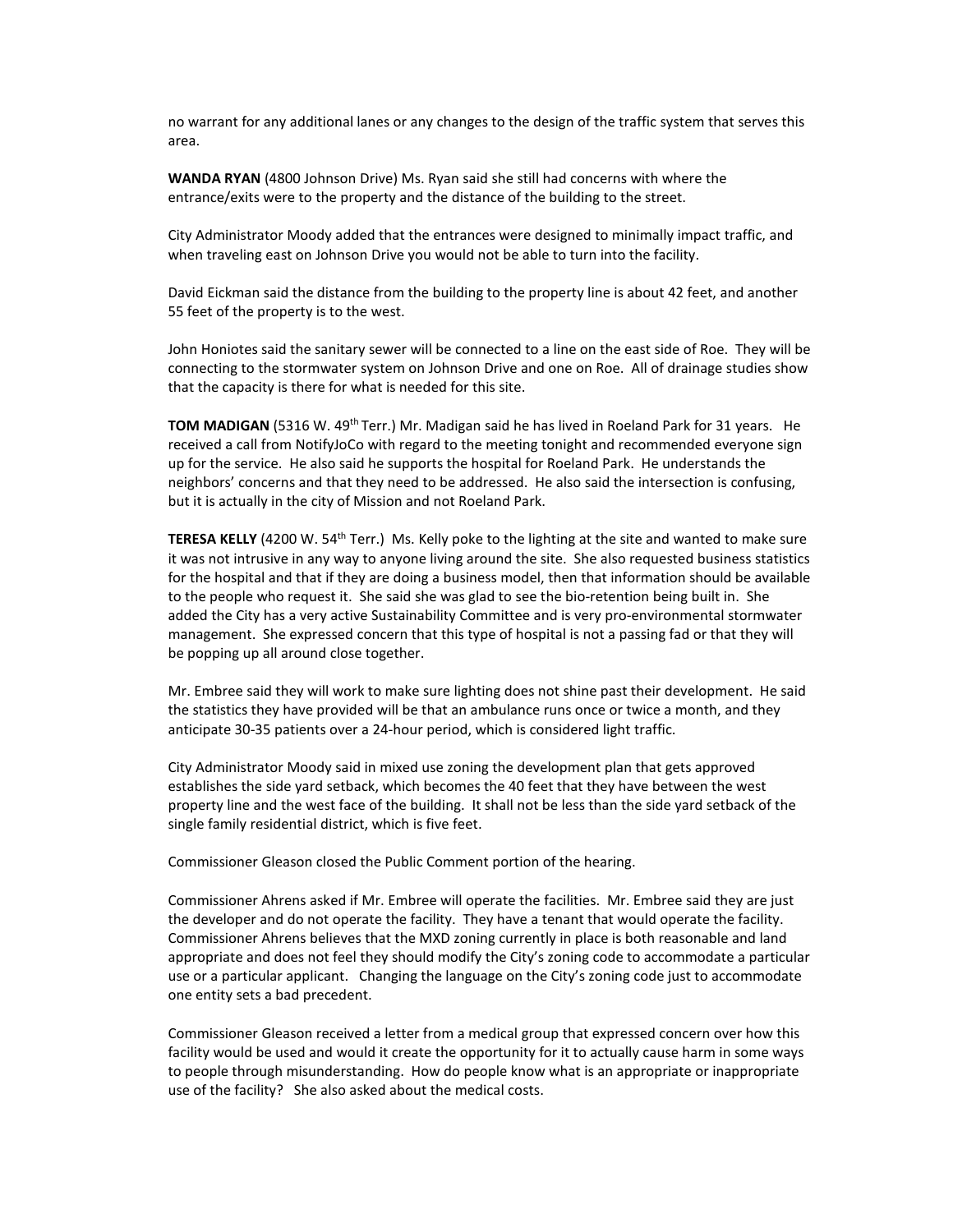Mr. Kirkpatrick said the hospital will take anybody and stabilize anybody. It is a saving of time to receive the initial medical care for a patient and to begin the process. It allows for someone to be seen immediately without having to drive a distance and it is a great place to start. This way they are receiving appropriate medical care on the way to the next facility, or they can be stabilized and treated. For the private citizen it is always a decent place to start. The physician is board-certified in emergency services, the same as initially seen at a larger facility. The medical costs would be the same. They will take all kinds of insurance, Medicaid and Medicare and the patient would see no difference as long as they are an in-network provider. Since they are partnering with a local provider, they would not see this as a problem. The patient would also not incur two emergency room bills if they needed to be transferred.

Commissioner Rogler expressed concerns as to whether this development fit into the definitions set aside in the MXD zoning. He read portions of Section 16 into the record noting that the mixed use development is to encourage sustainable neighborhoods, walkability and a sense of place. He felt that the current design plan failed under the MXD designation. He emphasized the pedestrian/bicycle element and the spaces to allow for bike parking. He also said the City is looking for an STP grant for Roe Boulevard and had concerns if this development were being pushed forward, it would not provide an adequate pedestrian or bicycle network in which people are encouraged to walk to this place.

Mr. March responded to Commissioner Rogler by stating in the existing MXD zoning there is approval of a Commerce Bank with a drive-thru. That was the starting point and moved towards a use that does add the sense of pace, a gathering spot. He conceded the hospital may not be considered as a gathering spot, but it will bring people to the community in a positive way. The architecture of the corner is one of the more interesting and challenging corners in the city and they are trying to handle it with an aesthetic that will allow you to know that you're coming into the City of Roeland Park. They are trying to create an environment that will people will want to stop and sit. They also have the bus stop next to the site. The businesses are for profit entities and the site will generate more money for the City than it ever has.

Commissioner Kohles asked for an agreement with Mr. March with regards to art in the City. Mr. March said this is a good start towards satisfying their financial commitment. Mr. Kohles would also like to see doors on trash enclosures. He added that he felt his questions have been answered through this discussion.

Commissioner Hickey said he spoke with two hospital administrators one at KU and the other at St. Luke, which are both Level 1 trauma centers. There are only three in Kansas City area. He said the ambulances are going to the big hospitals. He added that the administrators said patients appropriate for the new hospital are the types of patients they would prefer not to be in their ER as it ties up their ER staff from providing emergency care. This hospital would fill a niche and given the direction of healthcare, he can't see this not working.

Commissioner Kohles recommended that the one percent be for art and not for signage.

City Administrator Moody asked for clarification as to whether the signage would be a part of the art as his understanding was it would share materials that are incorporated into the wall. Mr. March said the intent would be that they be allowed monument signs. Whatever the one percent for art is, whatever the design aesthetic is at the corner that the monument signs would be additive to that and not counted as the one percent for art, but would adopt the design aesthetic for the art design.

Commissioner Kohles then asked since two businesses were sharing one entry, would the signage be for both businesses. Ms. Jones-Lacy said she believed the sign on Roe would just be for Commerce Bank.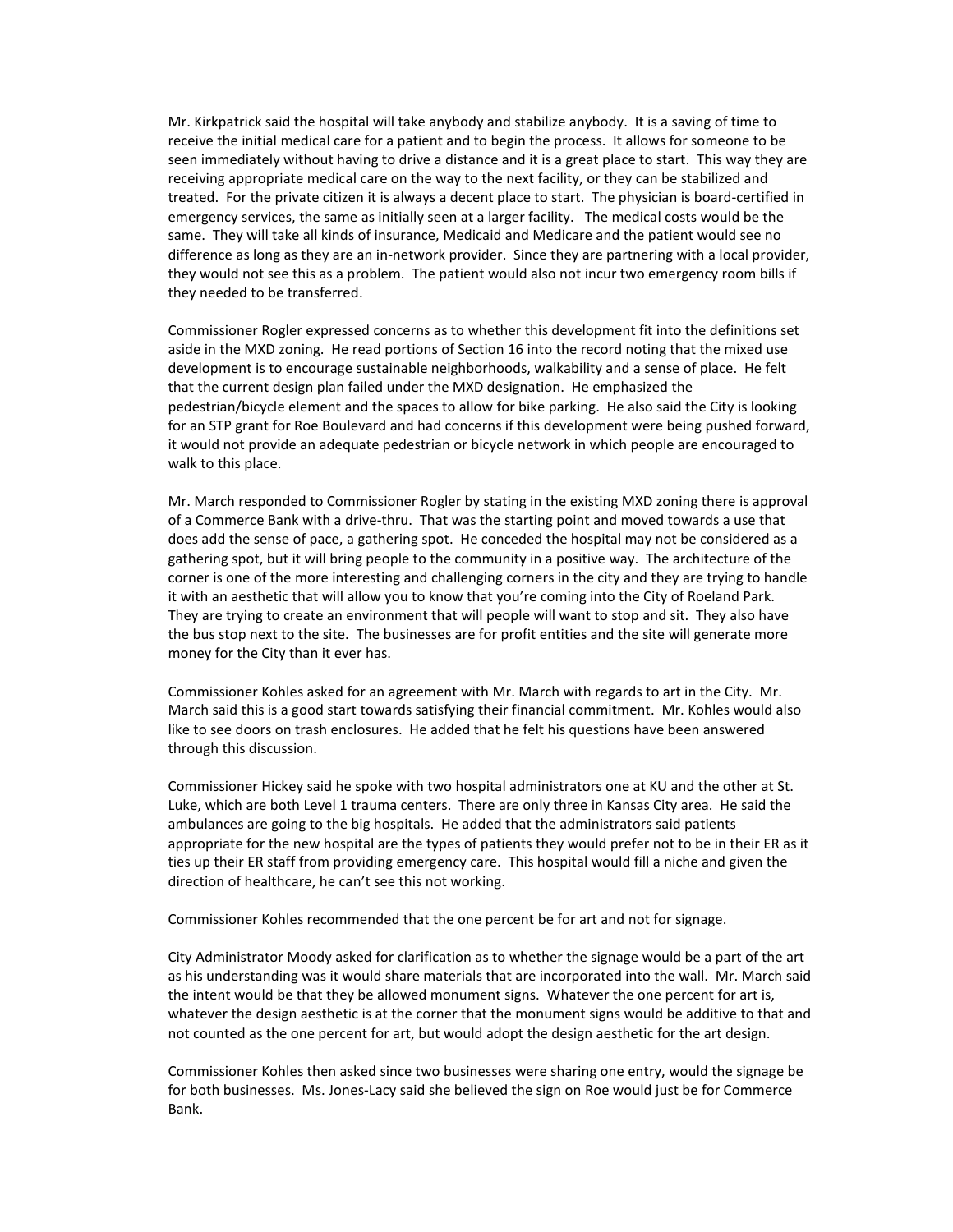Commissioner Gleason noted that this property is already zoned for a bank and is the only property zoned like this in Roeland Park. Commissioner Rogler's questioned that within the requirements in MXD and the vision that it sets out, how it works with the City's comprehensive and strategic plans to be pedestrian oriented and help encourage walkable development.

Commissioner Gleason asked for clarification of the re-zoning from mixed use district to a new mixed use district. City Attorney Shortlidge said that it is rezoning the MXD use to allow for a hospital.

City Administrator Moody said that staff researched this issue very well and sought the advice of City Attorney Shortlidge and also reviewed past minutes, packets and information regarding this property in order to make their recommendations. He also said if the site was re-zoned to another designation other than this MXD it could allow for and attract businesses that the residents and the city do not want for this area. The developers plan to invest \$6 million into the site which results in about a \$51,000 property tax revenue to the City. This property will become a good revenue generator for the city.

Commissioner Rogler reiterated his concerns with what has been done in the past, but said that moving forward as a City with the strategic plan and the comprehensive plan it is important to encourage that walkable development and encourage healthy environments for community of all ages. He said that MXD zoning is the most progressive zoning to create a walkable development.

City Attorney Shortlidge said if this recommended re-zoning is denied, then the existing zoning remains.

Commissioner Gleason said she participated in the original designation of the MXD and the intent was not to focus on the particulars of mixed use, but to allow for businesses that the homeowners would like that would not be noisy and high traffic. There were certain businesses they did not want for that area and that only left MXD zoning. Later Commerce bank came to the City and it was passed to allow for the bank. She added that what is proposed is still a quieter, less traffic kind of facility than many of the things that could be there.

Poll of the Commissioners in support to Rezone for Mixed Use District to a New Mixed Use District

Ahrens - N Gleason - Y Rogler - Y Kohles - Y Hickey - Y

Poll of the Commissioners to Limit Signage to the Face of the Building

Ahrens - No opinion Gleason - Y Rogler- Y Kohles - Y Hickey - Y

There was complete agreement by the Planning Commission for the following:

- The noise level not to exceed 60 decibels from the property line.
- The City Council is to approve any changes to the development plans.
- The facility shall not exceed 20,000 square feet.
- Trash receptacles will have doors.
- There will parking for one bicycle for every ten automobile parking spaces.
- The proposed landscaping and exterior brick colors.
- To connect the existing sidewalks so that pedestrians can get to the property.

**MOTION:** COMMISSIONER KOHLES MOVED AND COMMISSIONER HICKEY SECONDED TO APPROVE THE REZONING WITH THE STIPULATION THAT ANY CHANGES BE REVIEWED BY CITY COUNCIL. (MOTION PASSED 4-1; WITH COMMISSIONER AHRENS VOTING NAY.)